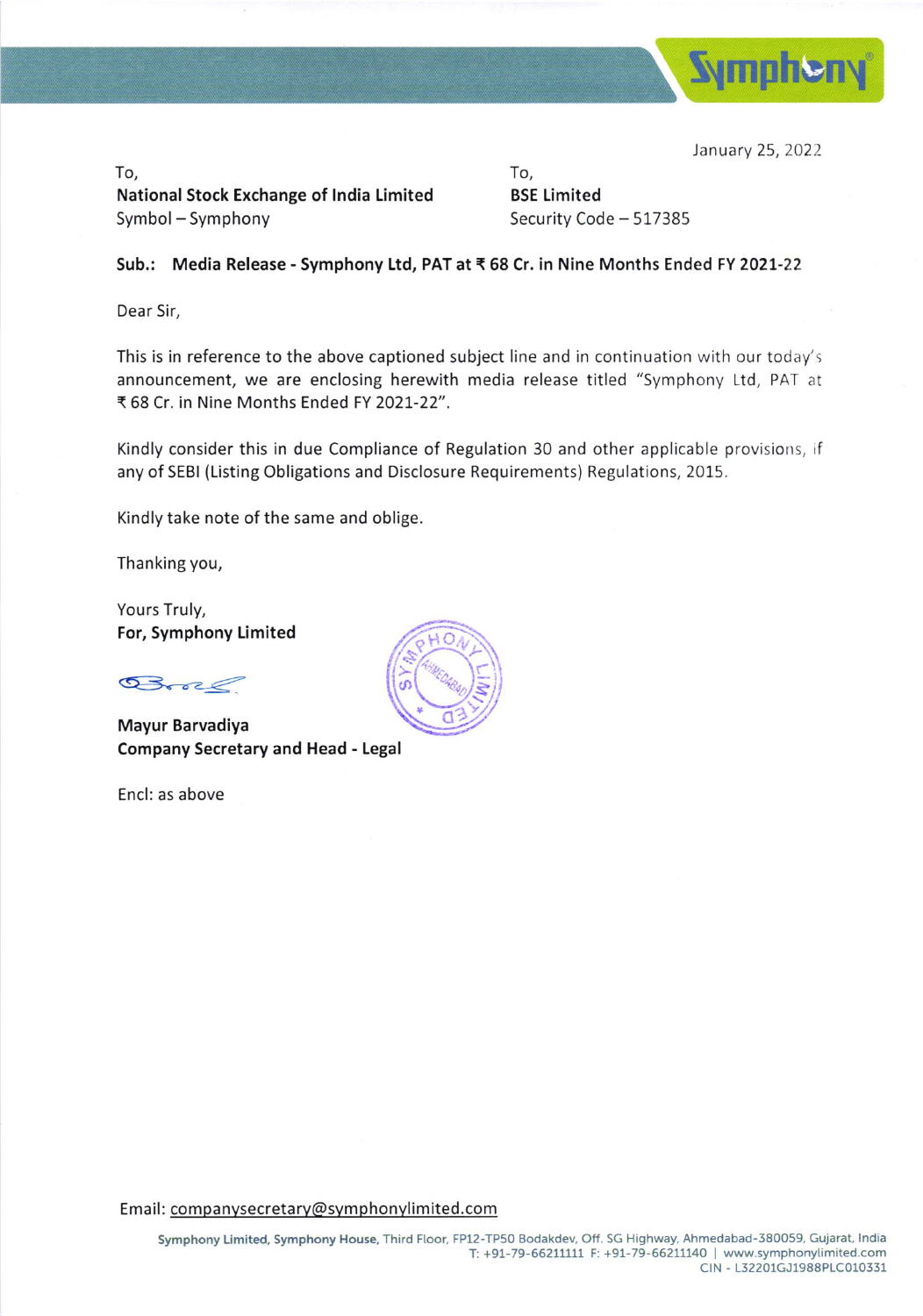

**Media Release**

# **Symphony Ltd, PAT at ₹ 68 Cr. in Nine Months Ended FY 2021‐22**

**Financial Highlights:** 

| (₹ Crores)                                          |                                |                 |                     |                    |
|-----------------------------------------------------|--------------------------------|-----------------|---------------------|--------------------|
| <b>Particulars</b>                                  | <b>Standalone</b>              |                 | <b>Consolidated</b> |                    |
|                                                     | <b>Nine Months Nine Months</b> |                 | <b>Nine Months</b>  | <b>Nine Months</b> |
|                                                     | ended                          | ended           | ended               | ended              |
|                                                     | <b>December</b>                | <b>December</b> | <b>December</b>     | <b>December</b>    |
|                                                     | 2021                           | 2020            | 2021                | 2020               |
| <b>Sales</b>                                        | 388                            | 275             | 653                 | 560                |
| <b>Net Profit</b>                                   | 68                             | 63              | 57                  | 44                 |
| EPS $(\bar{x})$ (on face value of $\bar{x}$ 2 each) | 9.69                           | 8.97            | 8.15                | 6.30               |

Standalone sales is ₹ 388 cr. for Nine Months ended 21‐22 vs. ₹ 275 cr. in Nine Months ended 20‐21. Standalone PAT is ₹ 68 cr. for Nine Months ended 21‐22 vs. ₹ 63 cr. in Nine Months ended 20‐21.

Consolidated sales is ₹ 653 cr. for Nine Months ended 21‐22 vs. ₹ 560 cr. in Nine Months ended 20‐21. Consolidated PAT is ₹ 57 cr. for Nine Months ended 21‐22 vs. ₹ 44 cr. in Nine Months ended 20‐21.

Symphony has recommended 2nd interim dividend of 50% i.e.  $\bar{x}$  1/- per equity share of  $\bar{x}$  2/- each amounting to ₹ 7 crores.

## **January 25, 2022: Mr. Nrupesh Shah, Executive Director of Symphony Ltd. has commented:**

- $\triangleright$  Standalone Gross Profit and EBITDA margin % during quarter are lower due to:
	- Large revenue expenses incurred for various initiatives related to Direct to Consumer Sales (D2C), Large Space ventilated air cooler (LSV), exports to USA and new upcoming air cooler models.
	- The Company initiated various measures to support the trade partners to take care of their inventory and better sales performance in subsequent quarters.
- $\triangleright$  Nine months Consolidated Gross Profit and EBITDA margin % are higher than previous year. Annual and March, 2022 quarter Consolidated Gross Profit and EBITDA % are expected in line with previous year.

#### **Outlook**

Having a premium brand with various path breaking models for household, commercial and industrial needs and being a market leader, we are quite optimistic for a growth and performance in medium to long term period that remains intact.